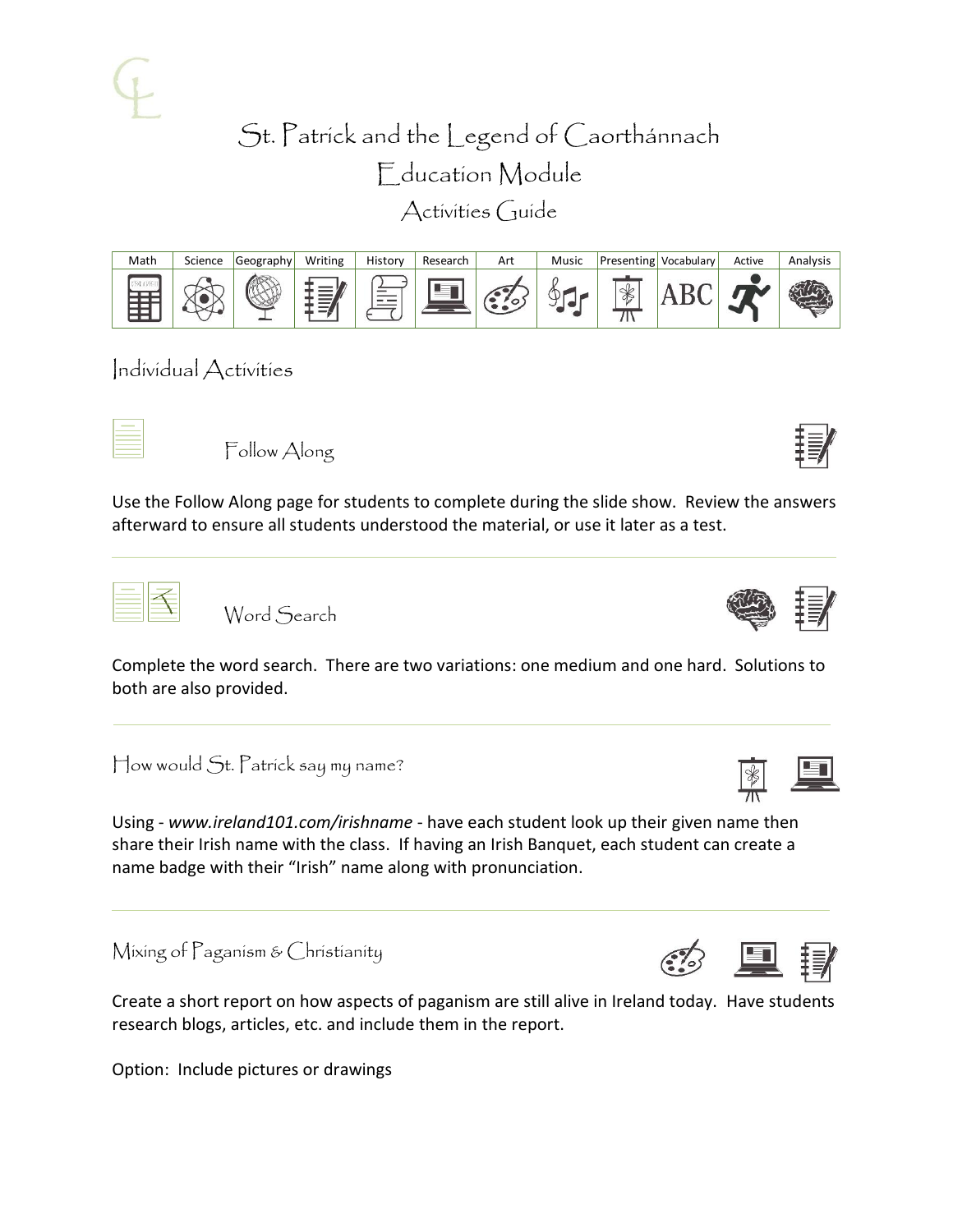

St. Patrick, Student Activities, cont.

### Individual Activities, cont.

Pick a Shamrock

Using a shamrock shape, each student chooses an aspect from the story or from the supplemental materials to draw. Include a caption.

Options:

Using the template, cut out the shamrock and place on green construction paper, or cut out the green construction paper in a shamrock size.

String all the students work together in a banner and put up around the classroom. (see Entire Class Activities)

Follow St. Patrick's Route



Follow the route of St. Patrick as he chases Caorthánnach to Lough Derg.

Map out where he went and how long it would have taken to get there. Consider:

- Geography (uphill, flat, no roads, forests, rivers, etc.)
- Mode of travel: on foot, by cart, by horse
- Stopping for rest, food, etc.

How is this different to today? That same trip, how long would it take using today's modes of transportation?

Options:

Create a PowerPoint presentation complete with photos and maps



Creative Writing – A Legend of St. Patrick



Research a legend of St. Patrick and write the story.

Using the internet, resource page included, or other media, lookup and choose a legend on which to write a creative story.

Option: Include illustrations, photographs, or other supplements.

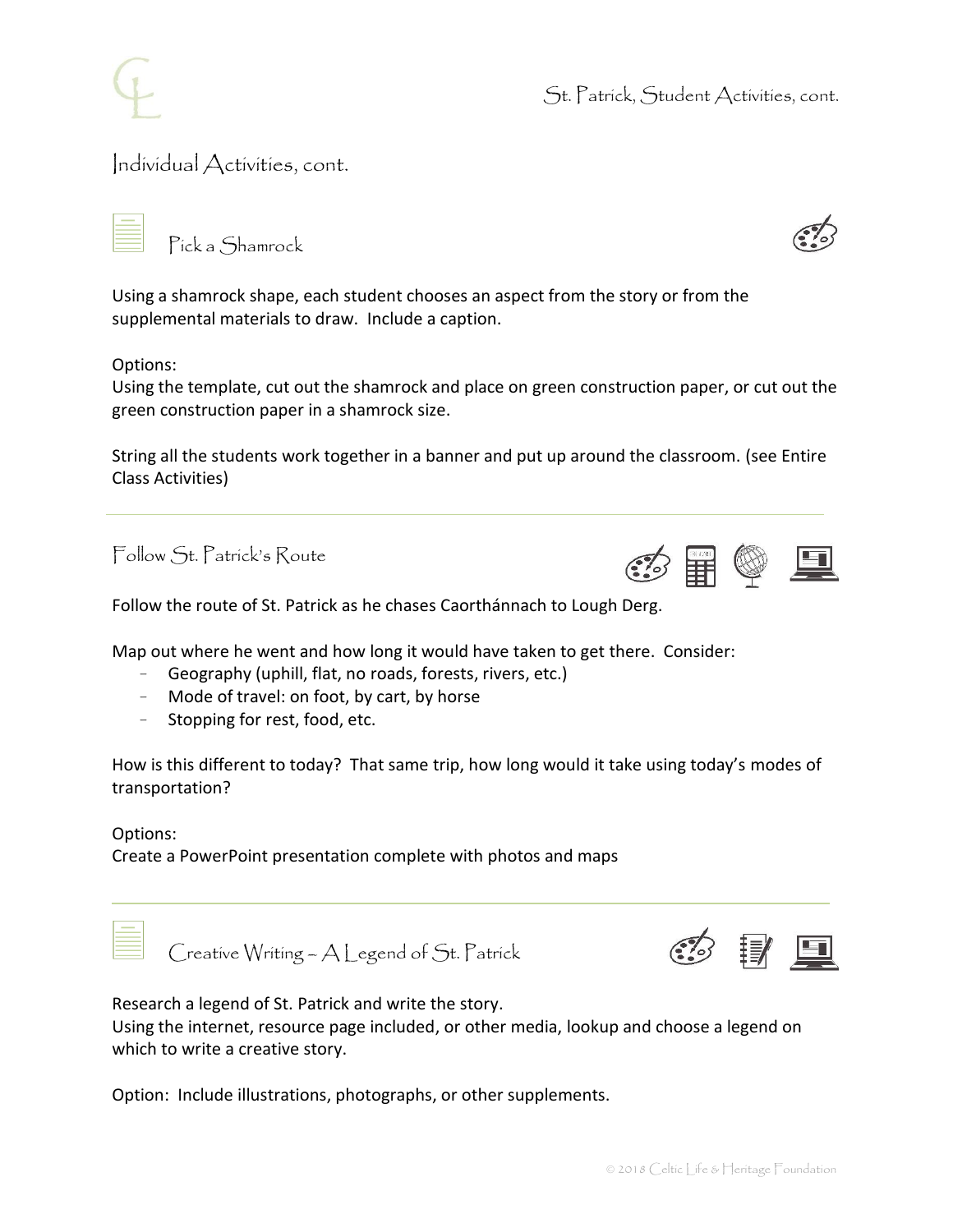

# Small Group Activities





Divide the class into groups and have each portray a legend of St. Patrick. Students can research online and/or use the resources provided. Act out in front of the class.

Option: Have each group create a short movie complete with characters and costumes. Students can film their movies with smartphones.

Story Word Relay



Give each student the list of vocabulary words from the story with the definitions so they can prepare for the game ahead of time.

Divide the class into teams. Use the Story Word cards in the Supplemental Materials and print a set of cards for each team.

#### Option One:

Have one student from each team at the board. Call out a word, they must spell it correctly on the board, then move to the desk with the definitions, find the correct definition and bring back to their team. The first team that gets both spelling and definition correct gets a point. Continue until all words have been used. Team with most points win.

#### Option Two:

Have three stations per team. Station One: Vocabulary Words; Station Two: Definitions; Station Three: Paired cards. The first student from each team will take the first card, move to Station 2 and match the card to the correct definition. Place the paired cards at station three. The next student from each team continues. First team to complete gets 5 points,  $2^{nd}$  4 points, etc. When all teams have finished, go through each match with the class. Teams get a point for each correctly matched pair.

Option Three: Instead of students doing by themselves, have the team work in a group to decide spelling and definitions, or they can call out help to the student that is "up".

Option Four: Play Irish music in the background.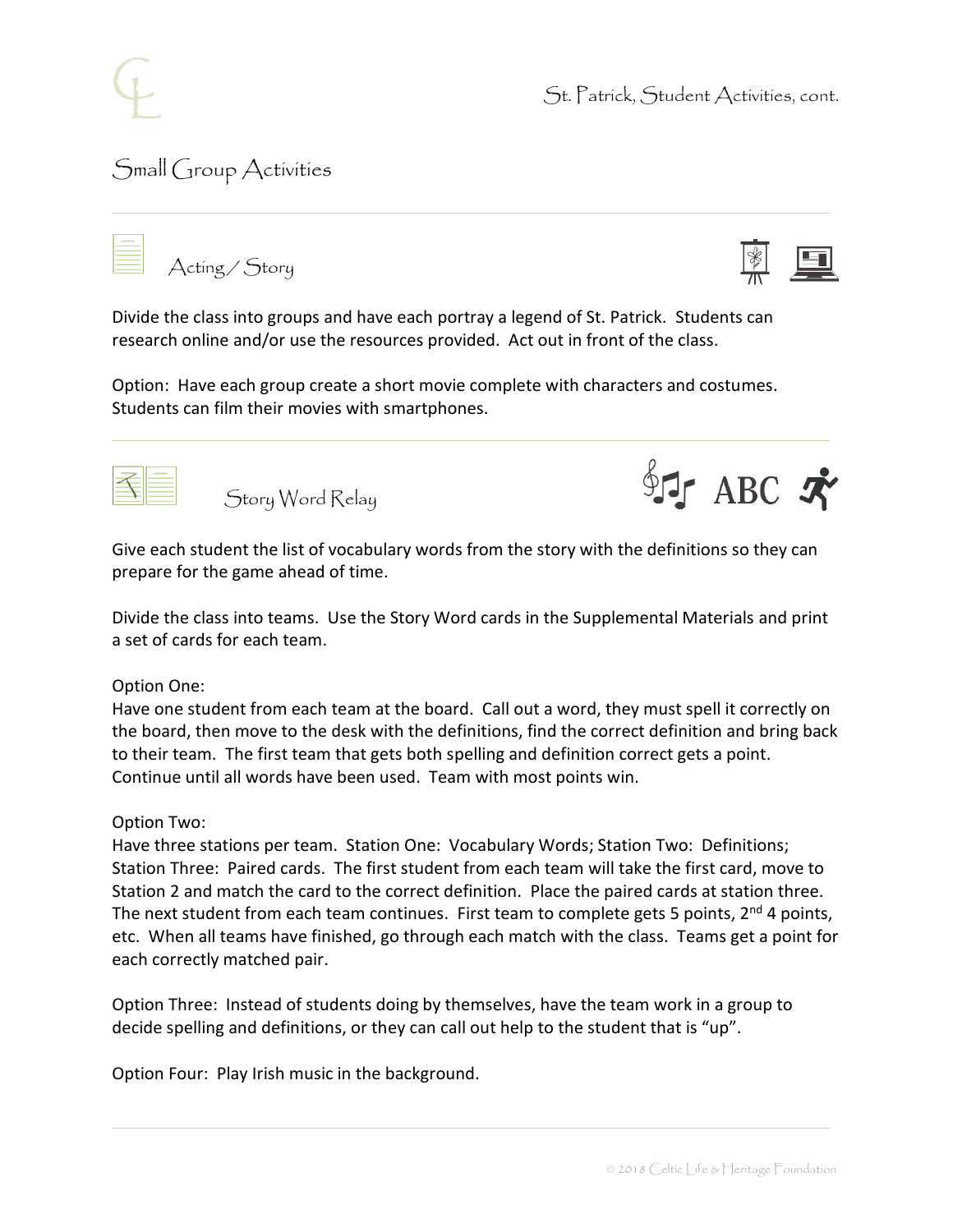### Small Group Activities, cont.



Diorama of a Scene



Have each group choose one (or more) scenes from the story and create a diorama using a shoebox or other structure. Each group presents their diorama in the order of the story.



Lough Derg Hike



Create a poster based on a virtual hike along the banks of Lough Derg. Each student is assigned one or more categories below to draw, paste pictures, etc. on the poster.

- 1) Animals in the lake
- 2) Animals around the lake
- 3) Plants in the lake
- 4) Plants around the lake
- 5) Terrain around the lake
- 6) What they wear for the hike (based on weather/terrain)

Optional:

- 1) Have a one page write up per student about their area.
- 2) Have a panel of "experts" in each area answer questions about their findings

 $$\$$   $\:$   $\mathbb{P}\mathrm{I}$ ay Seanchaí (requires purchase or class sponsorship of [rish card game)



In groups of 2-4 students play Seanchaí, an Irish card game available on Celtic Life & Heritage's website. For a longer event, stage a tournament or add to Irish Banquet activities.

Learn about Irish Culture while having fun! The various suits and basic play can be found on our website. Games may be purchased from our website – or ask for a classroom sponsorship.

### *https://www.celticlifeandheritage.org/seanchai.html*

Seanchaí (pron. shan-a-kee) means bearer of Old Lore.

Seanchaí presents many aspects of Irish Culture in its various suits:

Warfare, Religion, Landscape/Geography, Shamrocks (flora/fauna), National Treasures, Human Roles, Legends, Stonework, Dark Legends, Faery/Leprechaun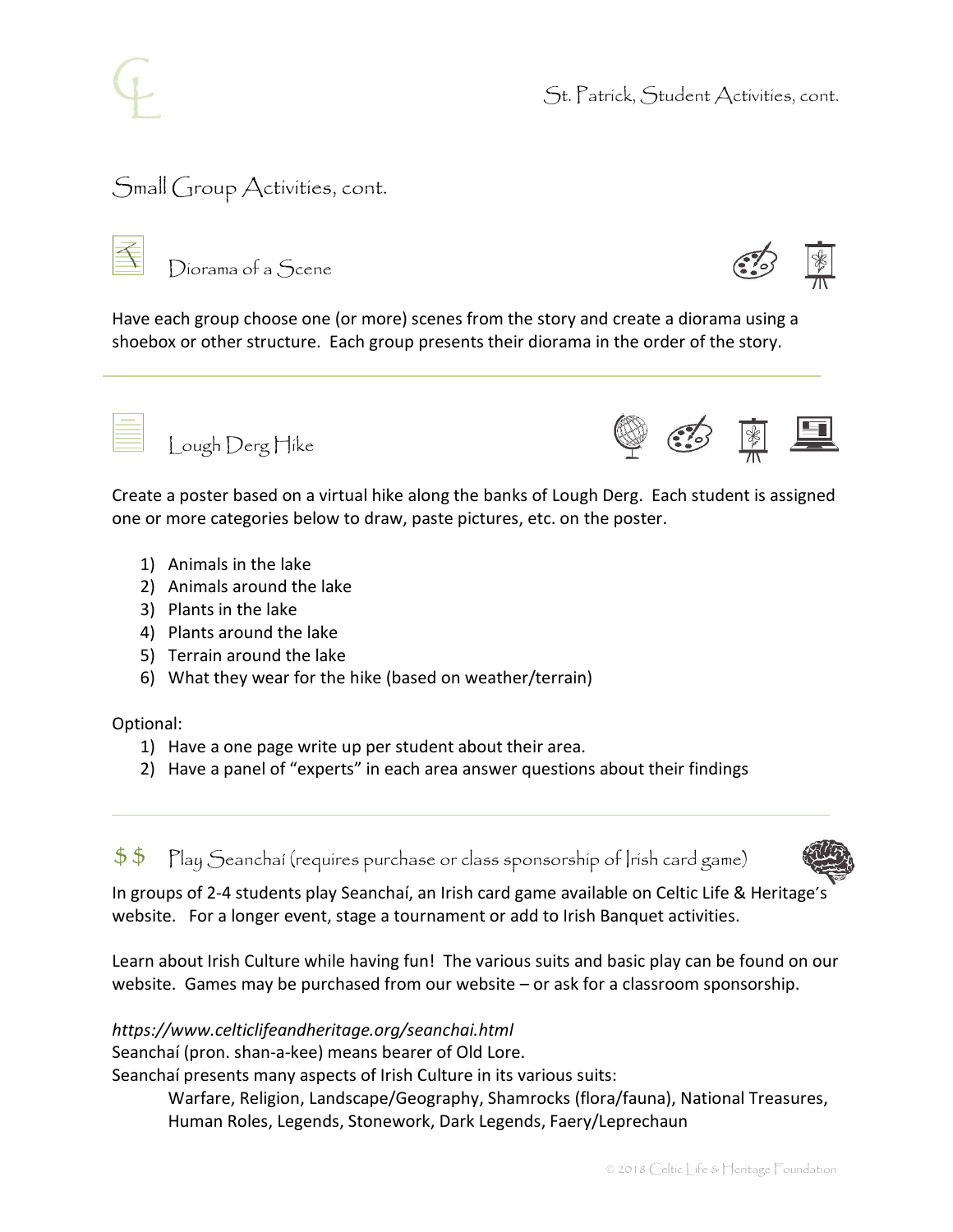

## Entire Class Activities

Create a Shamrock Banner



Assign or allow students to pick an aspect of the story presented. Using the template provided, each student illustrates their aspect to include the story line on the shamrock.

String all shamrocks together in succession to create the story of St. Patrick and the Legend of Caorthánnach and display in classroom. Option: Back each story with green construction paper either whole, as banner, or in shamrock shapes.



From Oral to Written Tradition



With the monastic expansion more and more people learned to read and write. Illustrate the difference of oral vs written tradition and the impact of understanding why "source" and "original" information is so critical:

Use the following sentence or create one of your own (can be printed from the resource page)

"St. Patrick was not born a slave, but was captured and became one for part of his life."

Divide the class into two groups. Each group creates a line or circle away from the other group.

- For the first group have the first student write the sentence on a piece of paper, then fold and give the next student in line to copy. Each student transcribes the sentence, folds their paper and hands to the next.
- Meanwhile, using the same sentence, have the other group play "telephone": Whisper into the first student's ear the sentence. That student then whispers the same line to the student next to them and so on.
- When both groups have finished, have the last student in the "oral" group state what they heard, then the last student in the "written" group. Finally, read aloud the original sentence.

What changes occurred? Which was more accurate, oral or written?